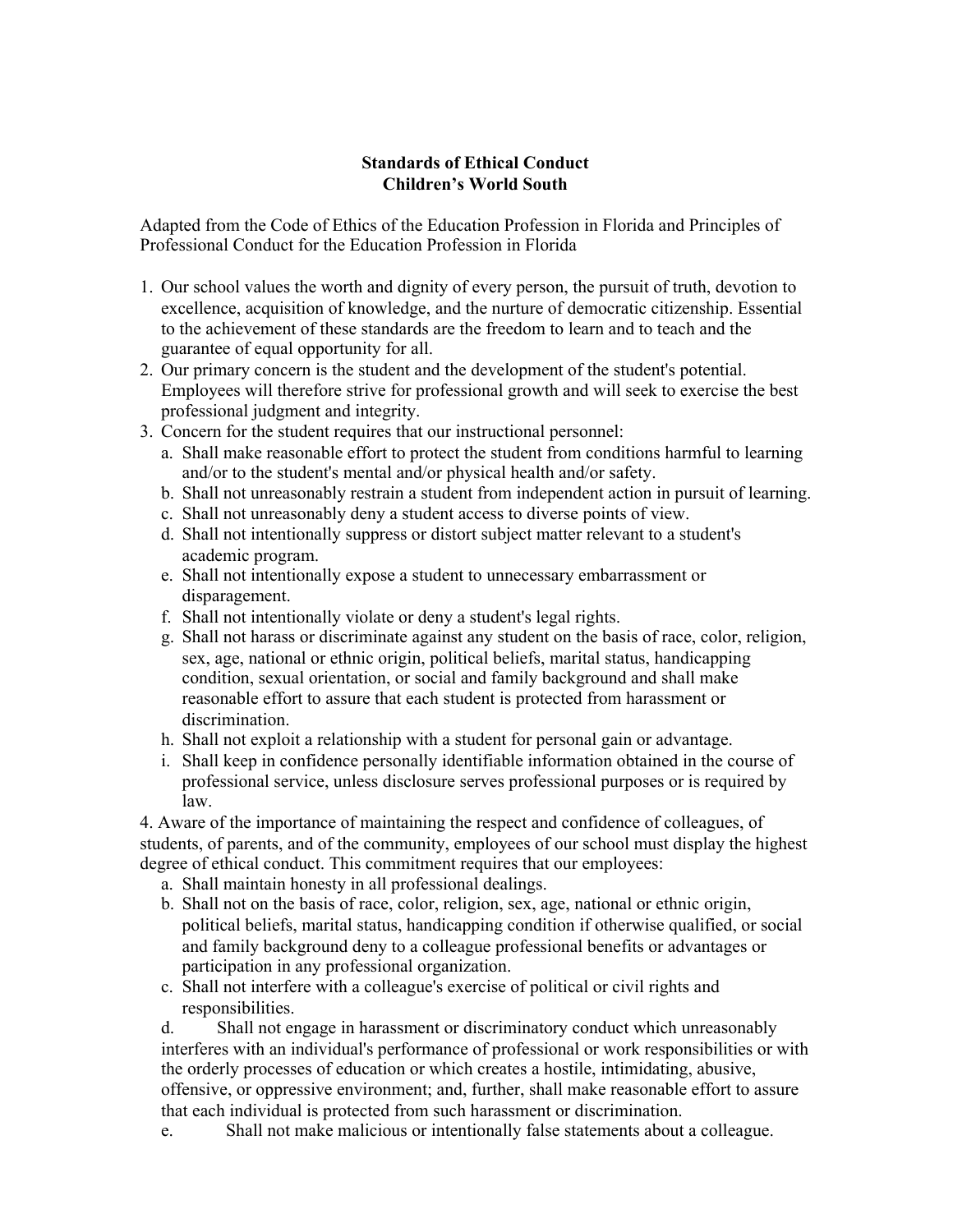**Training Requirement** All instructional personnel and administrators are required as a condition of employment to complete training on these standards of ethical conduct.

**Reporting Misconduct by Instructional Personnel and Administrators** All employees and administrators have an obligation to report misconduct by instructional personnel and school administrators which affects the health, safety, or welfare of a student. Examples of misconduct include obscene language, drug and alcohol use, disparaging comments, prejudice or bigotry, sexual innuendo, cheating or testing violations, physical aggression, and accepting or offering favors. Reports of misconduct of employees should be made to **Helen Fernandes, email: [info@childrensworldsouth.com](mailto:info@childrensworldsouth.com)**. Reports of misconduct committed by administrators should be made to

**Helen Fernandes, email: [info@childrensworldsouth.com](mailto:info@childrensworldsouth.com)**. Legally sufficient allegations of misconduct by Florida certified educators will be reported to the Office of Professional Practices Services. Policies and procedures for reporting misconduct by instructional personnel or school administrators which affects the health, safety, or welfare of a student are posted on the school bulletin board.

And on our Web site at <https://www.childrensworldsouth.com/regulatory-documents>

**Reporting Child Abuse, Abandonment or Neglect** All employees and agents have an affirmative duty to report all actual or suspected cases of child abuse, abandonment, or neglect. Call 1-800-96-ABUSE or report online at: http://www.dcf.state.fl.us/abuse/report/.

Signs of Physical Abuse The child may have unexplained bruises, welts, cuts, or other injuries; broken bones; or burns. A child experiencing physical abuse may seem withdrawn or depressed, seem afraid to go home or may run away, shy away from physical contact, be aggressive, or wear inappropriate clothing to hide injuries.

Signs of Sexual Abuse The child may have torn, stained or bloody underwear, trouble walking or sitting, pain or itching in genital area, or a sexually transmitted disease. A child experiencing sexual abuse may have unusual knowledge of sex or act seductively, fear a particular person, seem withdrawn or depressed, gain or lose weight suddenly, shy away from physical contact, or run away from home.

Signs of Neglect The child may have unattended medical needs, little or no supervision at home, poor hygiene, or appear underweight. A child experiencing neglect may be frequently tired or hungry, steal food, or appear overly needy for adult attention.

Patterns of Abuse: Serious abuse usually involves a combination of factors. While a single sign may not be significant, a pattern of physical or behavioral signs is a serious indicator and should be reported.

**Liability Protections** Any person, official, or institution participating in good faith in any act authorized or required by law, or reporting in good faith any instance of child abuse, abandonment, or neglect to the department or any law enforcement agency, shall be immune from any civil or criminal liability which might otherwise result by reason of such action. (F.S. 39.203)

An employer who discloses information about a former or current employee to a prospective employer of the former or current employee upon request of the prospective employer or of the former or current employee is immune from civil liability for such disclosure or its consequences unless it is shown by clear and convincing evidence that the information